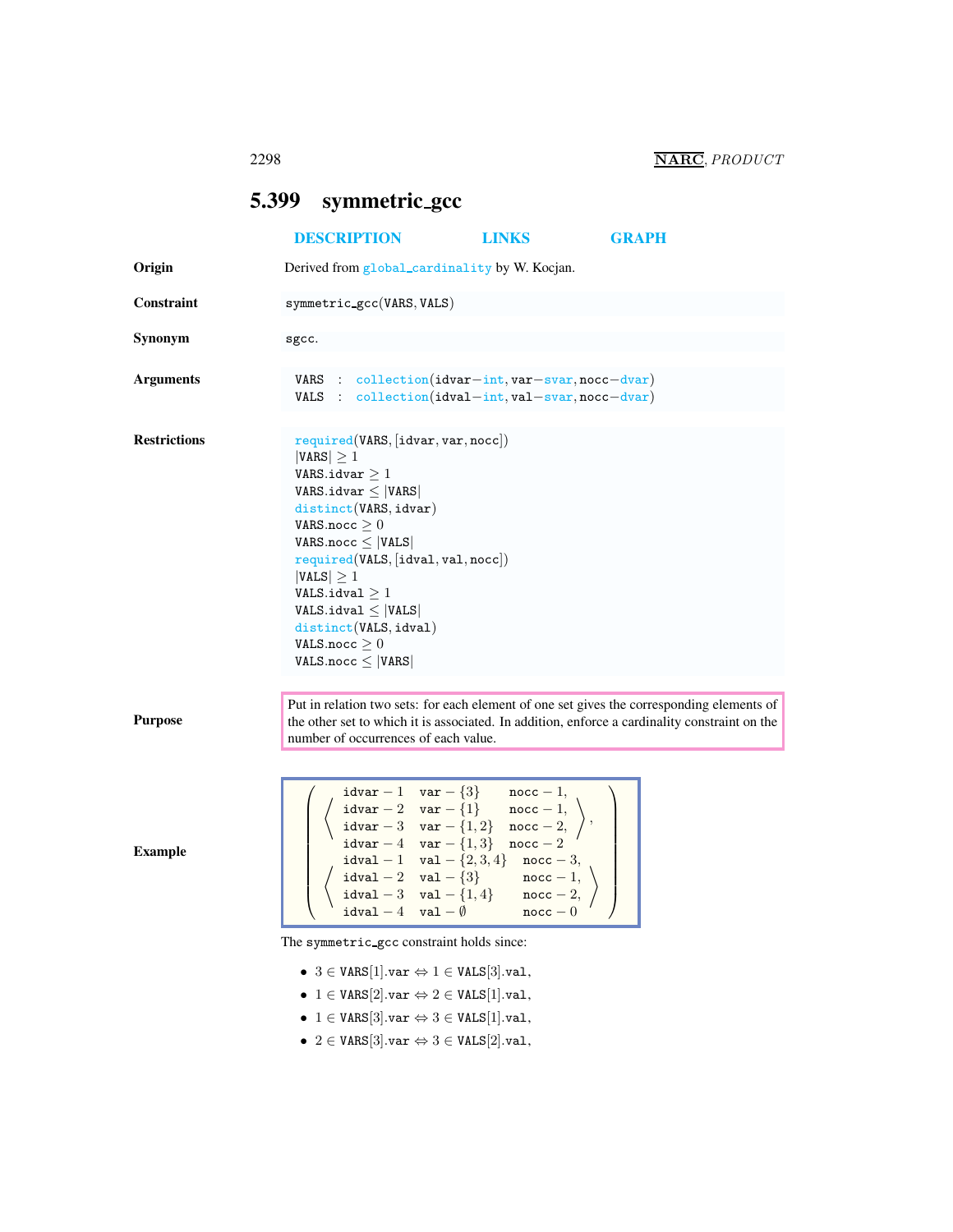<span id="page-1-0"></span>

|                   | • $1 \in \text{VARS}[4].\text{var} \Leftrightarrow 4 \in \text{VALS}[1].\text{val},$                                                                                                                                                                                                                                                                              |  |  |
|-------------------|-------------------------------------------------------------------------------------------------------------------------------------------------------------------------------------------------------------------------------------------------------------------------------------------------------------------------------------------------------------------|--|--|
|                   | • 3 $\in$ VARS[4].var $\Leftrightarrow$ 4 $\in$ VALS[3].val,                                                                                                                                                                                                                                                                                                      |  |  |
|                   | • The number of elements of VARS[1].var = $\{3\}$ is equal to 1,                                                                                                                                                                                                                                                                                                  |  |  |
|                   | • The number of elements of VARS[2].var = $\{1\}$ is equal to 1,                                                                                                                                                                                                                                                                                                  |  |  |
|                   | • The number of elements of VARS[3] var = $\{1, 2\}$ is equal to 2,                                                                                                                                                                                                                                                                                               |  |  |
|                   | • The number of elements of VARS[4].var = $\{1,3\}$ is equal to 2,                                                                                                                                                                                                                                                                                                |  |  |
|                   | • The number of elements of VALS[1].val = $\{2, 3, 4\}$ is equal to 3,                                                                                                                                                                                                                                                                                            |  |  |
|                   | • The number of elements of VALS[2] val = $\{3\}$ is equal to 1,                                                                                                                                                                                                                                                                                                  |  |  |
|                   | • The number of elements of VALS[3] val = $\{1, 4\}$ is equal to 2,                                                                                                                                                                                                                                                                                               |  |  |
|                   | • The number of elements of VALS[4] val = $\emptyset$ is equal to 0.                                                                                                                                                                                                                                                                                              |  |  |
| Typical           | $ {\tt VARS}  > 1$<br> VALS  > 1                                                                                                                                                                                                                                                                                                                                  |  |  |
| <b>Symmetries</b> | • Items of VARS are permutable.                                                                                                                                                                                                                                                                                                                                   |  |  |
|                   | • Items of VALS are permutable.                                                                                                                                                                                                                                                                                                                                   |  |  |
| Usage             | The most simple example of applying symmetric_gcc is a variant of personnel assignment<br>problem, where one person can be assigned to perform between n and $m (n \le m)$ jobs,<br>and every job requires between p and $q$ ( $p \leq q$ ) persons. In addition every job requires<br>different kind of skills. The previous problem can be modelled as follows: |  |  |
|                   | • For each person we create an item of the VARS collection,                                                                                                                                                                                                                                                                                                       |  |  |
|                   | • For each job we create an item of the VALS collection,                                                                                                                                                                                                                                                                                                          |  |  |
|                   | • There is an arc between a person and the particular job if this person is qualified to<br>perform it.                                                                                                                                                                                                                                                           |  |  |
| Remark            | The symmetric_gcc constraint generalises the global_cardinality constraint by al-<br>lowing a variable to take more than one value. It corresponds to a variant of the<br>symmetric_cardinality constraint described in [241] where the occurrence variables<br>of the VARS and VALS collections are replaced by fixed intervals.                                 |  |  |
| See also          | <b>common keyword:</b> link_set_to_booleans (constraint involving set variables).                                                                                                                                                                                                                                                                                 |  |  |
|                   | root concept: global_cardinality.                                                                                                                                                                                                                                                                                                                                 |  |  |
|                   | specialisation: symmetric_cardinality (variable replaced by fixed interval).                                                                                                                                                                                                                                                                                      |  |  |
|                   | used in graph description: in_set.                                                                                                                                                                                                                                                                                                                                |  |  |
| Keywords          | application area: assignment.                                                                                                                                                                                                                                                                                                                                     |  |  |
|                   | combinatorial object: relation.                                                                                                                                                                                                                                                                                                                                   |  |  |
|                   | constraint arguments: constraint involving set variables.                                                                                                                                                                                                                                                                                                         |  |  |
|                   | constraint type: decomposition, timetabling constraint.                                                                                                                                                                                                                                                                                                           |  |  |
|                   | filtering: flow.                                                                                                                                                                                                                                                                                                                                                  |  |  |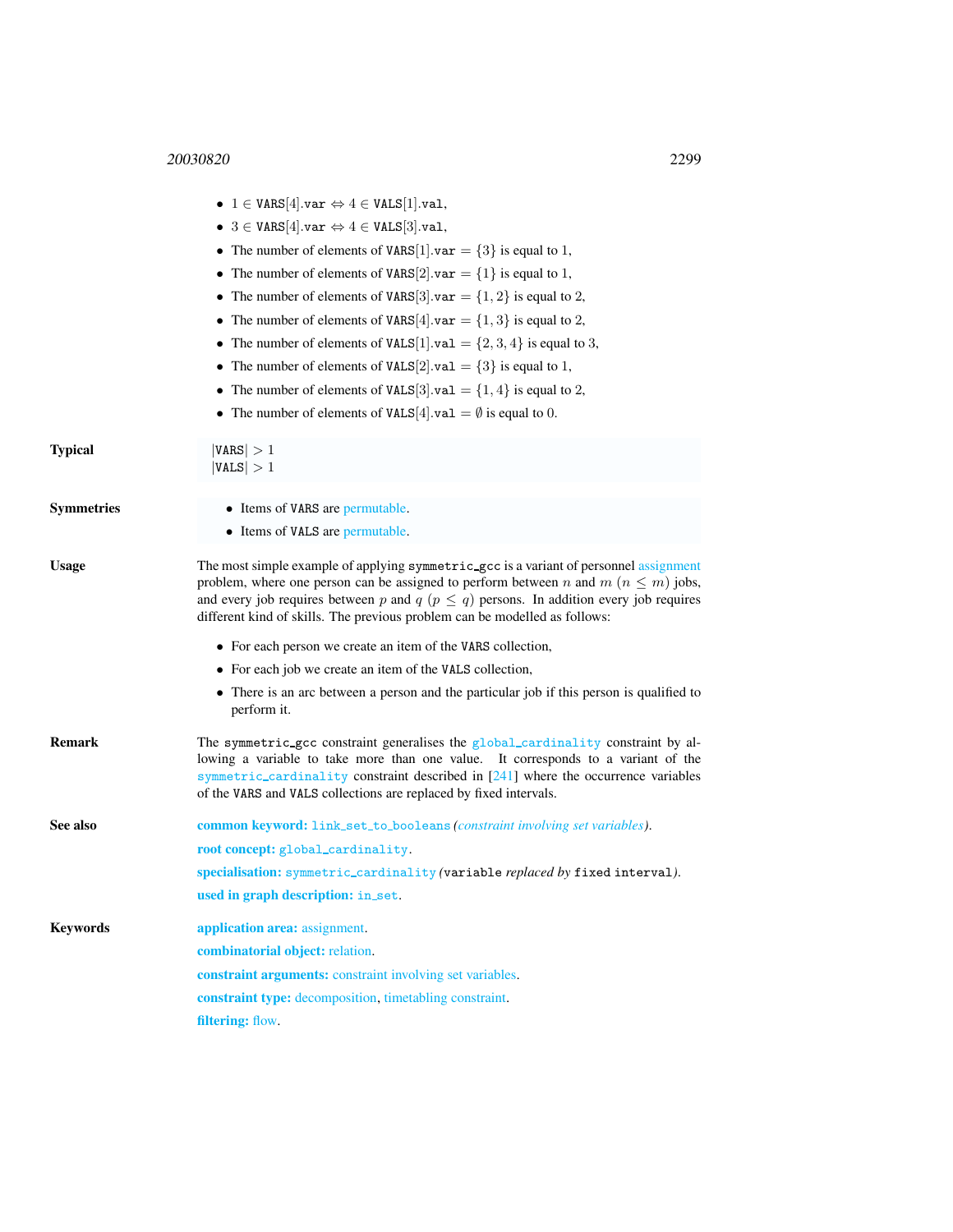| Arc input(s)        | VARS VALS                                                                                                                                                                     |
|---------------------|-------------------------------------------------------------------------------------------------------------------------------------------------------------------------------|
| Arc generator       | $PRODUCT \rightarrow collection(vars, vals)$                                                                                                                                  |
| Arc arity           | 2                                                                                                                                                                             |
| Arc constraint(s)   | $\bullet$ in_set(vars.idvar, vals.val) $\Leftrightarrow$ in_set(vals.idval, vars.var)<br>$\bullet$ vars.nocc = card_set(vars.var)<br>$\bullet$ vals.nocc = card_set(vals.val) |
| Graph property(ies) | $NARC =  VARS  *  VALS $                                                                                                                                                      |

Graph model The graph model used for the symmetric\_gcc is similar to the one used in the domain\_constraint or in the link\_set\_to\_booleans constraints: we use an equivalence in the arc constraint and ask all arc constraints to hold.

> Parts (A) and (B) of Figure [5.757](#page-2-1) respectively show the initial and final graph. Since we use the NARC graph property, all the arcs of the final graph are stressed in bold.



<span id="page-2-1"></span>Figure 5.757: Initial and final graph of the symmetric gcc constraint

Signature Since we use the PRODUCT arc generator on the collections VARS and VALS, the number of arcs of the initial graph is equal to |VARS| · |VALS|. Therefore the maximum number of arcs of the final graph is also equal to  $|VARS| \cdot |VALS|$  and we can rewrite  $NARC =$ |VARS| · |VALS| to  $NARC \geq$  |VARS| · |VALS|. So we can simplify  $\overline{NARC}$  to  $\overline{NARC}$ .

<span id="page-2-0"></span>